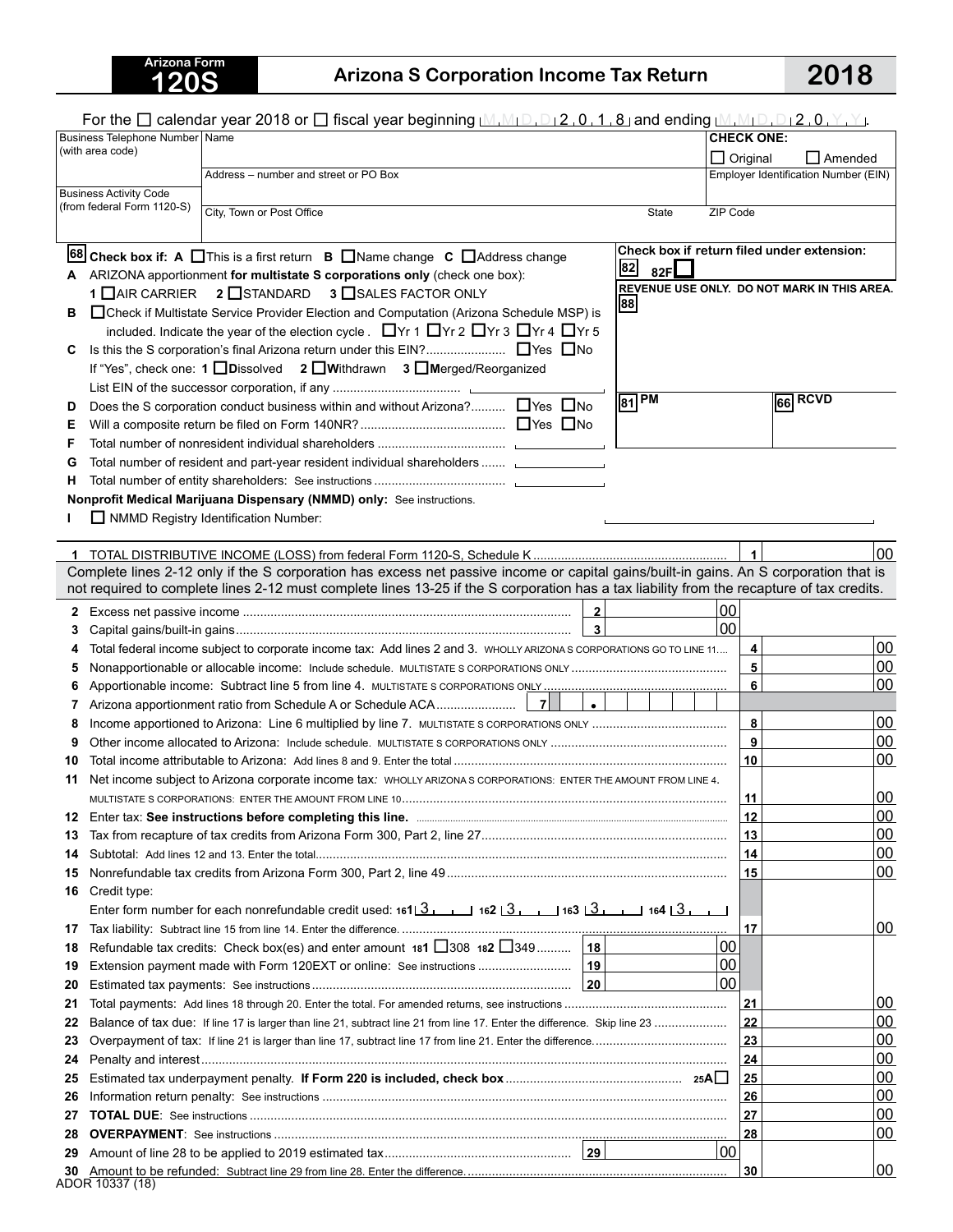| Name (as.<br>(as shown on page 1)   | <b>EIN</b> |  |
|-------------------------------------|------------|--|
| the contract of the contract of the |            |  |
|                                     |            |  |
|                                     |            |  |
|                                     |            |  |

## **SCHEDULE A Apportionment Formula (Multistate S Corporations Only)**

| <b>IMPORTANT:</b> Qualifying air carriers must use Arizona Schedule ACA.<br>Qualifying multistate service providers must include Arizona Schedule<br>MSP. If the "SALES FACTOR ONLY" box on page 1, line A, is checked,                                                                                                                                                             | <b>COLUMN A</b><br><b>Total Within Arizona</b><br>Round to nearest dollar | <b>COLUMN B</b><br><b>Total Everywhere</b><br>Round to nearest dollar. | <b>COLUMN C</b><br>Ratio Within Arizona<br>$A \div B$                                                         |
|-------------------------------------------------------------------------------------------------------------------------------------------------------------------------------------------------------------------------------------------------------------------------------------------------------------------------------------------------------------------------------------|---------------------------------------------------------------------------|------------------------------------------------------------------------|---------------------------------------------------------------------------------------------------------------|
| complete only Section A3, Sales Factor, lines a through f. See instructions.<br>A1 Property Factor - STANDARD APPORTIONMENT ONLY<br>Value of real and tangible personal property (by averaging the value<br>of owned property at the beginning and end of the tax period; rented<br>property at capitalized value).                                                                 |                                                                           |                                                                        | Be certain to enter<br>amounts in Column C<br>carried to six decimal<br>places. You must type<br>the decimal. |
| a Owned Property (at original cost):<br>2 Depreciable assets (do not include construction in progress)                                                                                                                                                                                                                                                                              |                                                                           |                                                                        |                                                                                                               |
| 4 Other assets (describe): <u>contract and a set of the set of the set of the set of the set of the set of the set of the set of the set of the set of the set of the set of the set of the set of the set of the set of the set</u><br><b>5</b> Less: Nonbusiness property (if included in above totals)<br><b>6</b> Total of section a (the sum of lines 1 through 4 less line 5) |                                                                           |                                                                        |                                                                                                               |
| <b>c</b> Total owned and rented property (Total of section a plus section b)<br>A2 Payroll Factor - STANDARD APPORTIONMENT ONLY<br>Total wages, salaries, commissions and other compensation to<br>employees (per federal Form 1120S, or payroll reports).<br>A3 Sales Factor                                                                                                       |                                                                           |                                                                        | $\bullet$                                                                                                     |
| a Sales delivered or shipped to Arizona purchasers<br>b Sales of services for qualifying multistate service providers                                                                                                                                                                                                                                                               |                                                                           |                                                                        |                                                                                                               |
| e Weight AZ sales: (STANDARD x 2; SALES FACTOR ONLY x 1)                                                                                                                                                                                                                                                                                                                            | x2<br><b>OR</b><br>×1                                                     |                                                                        |                                                                                                               |
| f Sales Factor (for Column A, multiply line d by line e; for<br>Column B, enter the amount from line d; for Column C, divide<br>Column A by Column B.)<br><b>STANDARD Apportionment, continue to A4.</b><br>SALES FACTOR ONLY Apportionment, enter the amount from                                                                                                                  |                                                                           |                                                                        |                                                                                                               |
|                                                                                                                                                                                                                                                                                                                                                                                     |                                                                           |                                                                        | $\bullet$<br>$\bullet$                                                                                        |
| A5 Average Apportionment Ratio for STANDARD Apportionment: Divide line A4, Column C, by four (4). Enter the result                                                                                                                                                                                                                                                                  |                                                                           |                                                                        | $\bullet$ $\vdash$                                                                                            |

## **SCHEDULE B Other Information**

| <b>B1</b> Date business began in Arizona or date income was first derived from Arizona sources: $[M_1M_1D_1D_1Y_1Y_1Y_1Y_2]$<br><b>B2</b> Address at which tax records are located for audit purposes:                                                          |                                                                                                                                                                                                                                |  |                           |  |
|-----------------------------------------------------------------------------------------------------------------------------------------------------------------------------------------------------------------------------------------------------------------|--------------------------------------------------------------------------------------------------------------------------------------------------------------------------------------------------------------------------------|--|---------------------------|--|
|                                                                                                                                                                                                                                                                 |                                                                                                                                                                                                                                |  |                           |  |
|                                                                                                                                                                                                                                                                 | State: the state of the state of the state of the state of the state of the state of the state of the state of the state of the state of the state of the state of the state of the state of the state of the state of the sta |  |                           |  |
| <b>B3</b> The taxpayer designates the individual listed below as the person to contact to schedule an audit of this return and authorizes the disclosure of<br>confidential information to this individual. (See instructions, page 12.)                        |                                                                                                                                                                                                                                |  |                           |  |
| Name:<br><b>这个人都是不是一个人的人,我们也不是不是一个人的人,我们也不是不是</b> 一个人的人,我们也不是不是不是不是不是不是不是不是不是不是不是不是不是不是不是不是不是不是<br>Title:                                                                                                                                                       |                                                                                                                                                                                                                                |  | Phone Number: [Area Code] |  |
| <b>B4</b> List prior taxable years for which a federal examination has been finalized:                                                                                                                                                                          |                                                                                                                                                                                                                                |  |                           |  |
| NOTE: A.R.S. § 43-327 requires the taxpayer, within ninety days after final determination, to report these changes under separate cover to the<br>Arizona Department of Revenue or to file amended returns reporting these changes. (See instructions, page 2.) |                                                                                                                                                                                                                                |  |                           |  |
| <b>B5</b> Indicate tax accounting method: $\Box$ Cash $\Box$ Accrual $\Box$ Other (Specify method.)                                                                                                                                                             |                                                                                                                                                                                                                                |  |                           |  |